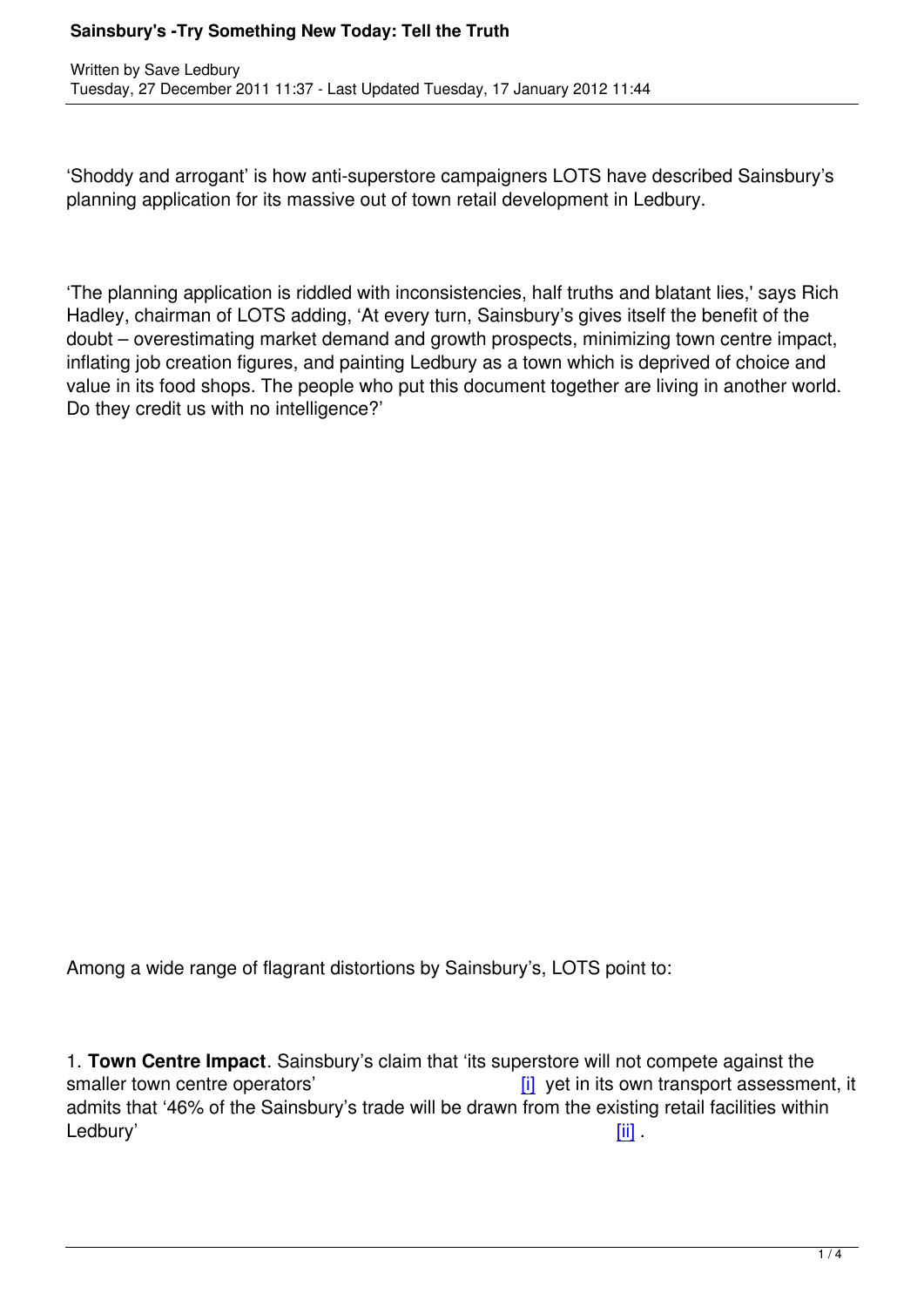2. **Jobs**. The main planning application to Herefordshire Council quotes a wildly inflated 220 Full Time Equivalent jobs created yet buried deep in its 'Interim Travel Plan', Sainsbury's admits: 'Early indications are that around 220 jobs will be created at the Ledbury store, of which  $20\%$  (44) are likely to be full time.'  $\frac{1}{10}$  The rest will be short-hours part-time.

3. **Demand**. Sainsbury's continually denig[rate](#_edn3)s Ledbury's food offer in the town centre as 'limited', 'lacking choice', not 'providing a wide range of goods'. Most outlandishly, they claim that in terms of 'foodstore provision… Ledbury does not rival that of the other market towns in Herefordshire' [iv] On the contrary, Sainsbury's own market research shows that 60% 'dislike nothing' about their current food shopping experience with only 10% of people pointing to lack of stock and limited range, almost exclusively focused on the [cu](#_edn4)rrently badly-run Tesco supermarket.

4. **Public Support**. A consultation by a Bromsgrove PR company provides 'impressive levels of support' for the new store after a worthless and flawed 'consultation exercise' based on entirely unreliable evidence. Yet, when it ran its Household Survey [vi] Sainsbury's declined the opportunity to conduct a genuinely scientific opinion poll into true

levels of local support. Likewise, the chance for a Parish Poll into the proposa[l wa](#_edn6)s quashed at the last moment to the astonishment of local residents. If Sainsbury's is so confident of local support, what did they have to fear?

5. **Linked Trips**. Sainsbury's goes to considerable lengths to prove that there will be no loss of 'linked trips' associated with the out of town superstore in Ledbury. [vii] Yet – in its PR pitch for a new store in Thame Oxfordshire, Sainsbury's spells it out: '[The site] is well located for a new food store as it is close to the town centre, in line with national planning policy, and is Sainsbury's preferred choice rather than pursuing an out of town location. A[n out](#_edn7) of centre store is less likely to encourage shoppers to visit the town centre as part of a 'linked' shopping trip'.

[viii]

[.](#_edn9)

[LOT](#_edn8)S has consistently argued that if new supermarket capacity is built in Ledbury, it should be in or very near the town centre in order to maintain the health of the High Street. Ample evidence exists that shows how out of town retail developments drain town centres of shoppers  $[ix]$ 

and siphon off money from the local economy leading to a catastrophic loss of jobs  $\boxed{\text{X}}$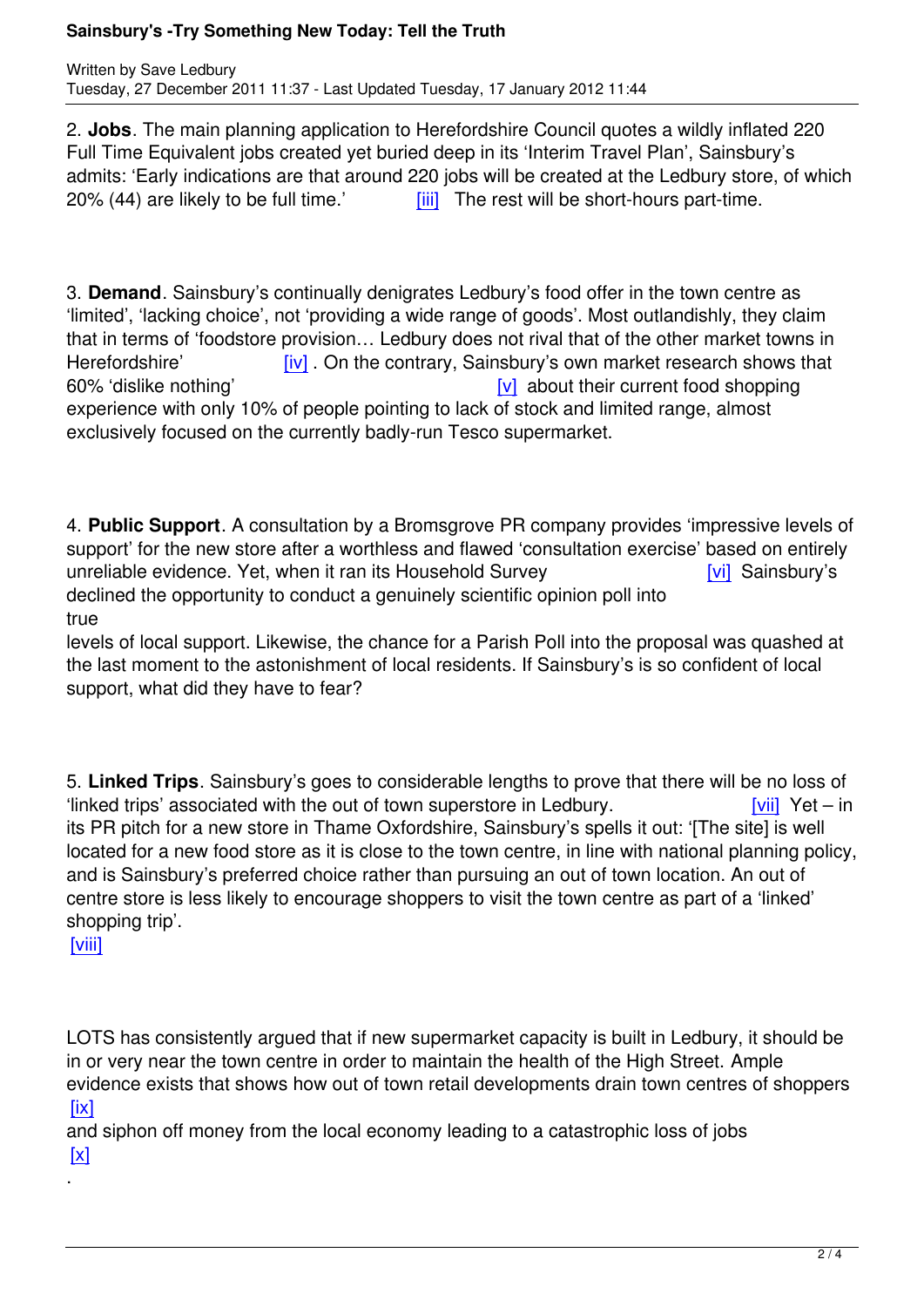'Sainsbury's are well aware of these issues but have chosen to force ahead with a destructive, c rude proposal for a big grey shed on valuable employment land nearly a mile out of town,' says Rich Hadley. 'They like to present themselves as champions of fair trade – well why not start by playing fair with Ledbury?'

LOTS' retail experts will be combing through the various documents and submitting a detailed response to Herefordshire Council within the consultation deadline of 3 February.

**References**

[i] Retail Impact Assessment 11.4 p61

[ii] Transport Assessment para 4.4.3 p17

[\[iii\]](#_ednref) Interim Travel Plan p14

[\[iv\]](#_ednref) Retail Impact Assessment 4.23 p 15

[\[v\]](#_ednref) Ledbury Household Survey Q4, p 4

[\[vi\]](#_ednref) NEMS market research Sept 2011

[\[vii\]](#_ednref) Retail Impact Assessment 9.81 p 54